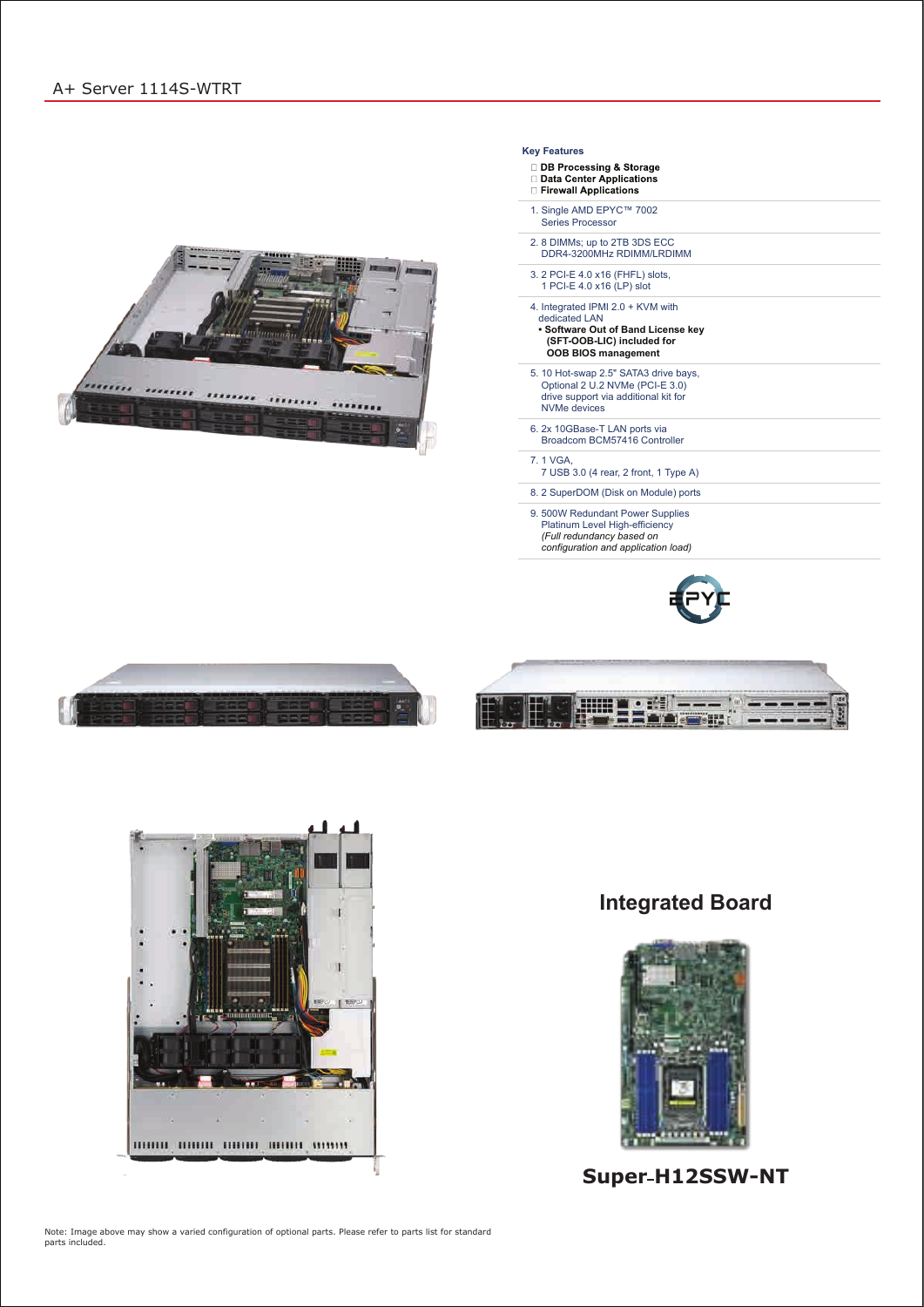## **Specifications**

| <b>Product SKUs</b>         |                                                                                                                        |  |  |  |  |
|-----------------------------|------------------------------------------------------------------------------------------------------------------------|--|--|--|--|
| <b>AS-1114S-WTRT</b>        | A+ Server 1114S-WTRT (Black)                                                                                           |  |  |  |  |
|                             |                                                                                                                        |  |  |  |  |
| <b>Motherboard</b>          |                                                                                                                        |  |  |  |  |
| <b>Super H12SSW-NT</b>      |                                                                                                                        |  |  |  |  |
|                             |                                                                                                                        |  |  |  |  |
| <b>Processor/Cache</b>      |                                                                                                                        |  |  |  |  |
| <b>CPU</b>                  | ■ Single AMD EPYC™ 7002 Series Processor                                                                               |  |  |  |  |
|                             | Socket SP3<br>Support CPU TDP up to 280W                                                                               |  |  |  |  |
| Cores                       | Up to 64 Cores                                                                                                         |  |  |  |  |
|                             |                                                                                                                        |  |  |  |  |
| <b>System Memory</b>        |                                                                                                                        |  |  |  |  |
| <b>Memory</b>               | $\Box$ 8 DIMM slots                                                                                                    |  |  |  |  |
| Capacity                    | Up to 2TB 3DS ECC DDR4-3200MHz RDIMM/LRDIMM                                                                            |  |  |  |  |
| <b>Memory Type</b>          | DDR4 3200 MHz Registered ECC, 288-pin gold-plated<br><b>DIMMs</b>                                                      |  |  |  |  |
|                             |                                                                                                                        |  |  |  |  |
| <b>On-Board Devices</b>     |                                                                                                                        |  |  |  |  |
| <b>Chipset</b>              | System on Chip                                                                                                         |  |  |  |  |
| <b>SATA</b>                 | SATA3 (6Gbps)                                                                                                          |  |  |  |  |
| <b>Network</b>              | Dual 10GBase-T LAN with via Broadcom BCM57416                                                                          |  |  |  |  |
| <b>Controllers</b>          |                                                                                                                        |  |  |  |  |
| <b>IPMI</b>                 | Support for Intelligent Platform Management Interface v.2.0<br>. IPMI 2.0 with virtual media over LAN and KVM-over-LAN |  |  |  |  |
|                             | support                                                                                                                |  |  |  |  |
| Video                       | $\blacksquare$ ASPEED AST2500 BMC                                                                                      |  |  |  |  |
|                             |                                                                                                                        |  |  |  |  |
| <b>Input / Output</b>       |                                                                                                                        |  |  |  |  |
| <b>SATA</b>                 | 2 SATA3 (6 Gbps) ports                                                                                                 |  |  |  |  |
| LAN                         | 2 RJ45 10GBase-T ports                                                                                                 |  |  |  |  |
|                             | 1 RJ45 Dedicated IPMI LAN port                                                                                         |  |  |  |  |
| <b>USB</b>                  | 7 USB 3.0 ports (4 rear, 2 front, 1 Type A)                                                                            |  |  |  |  |
| Video                       | ■ 1 VGA port                                                                                                           |  |  |  |  |
| <b>DOM</b>                  | 2 Super <b>DOM</b> (Disk on Module) ports                                                                              |  |  |  |  |
| <b>System BIOS</b>          |                                                                                                                        |  |  |  |  |
|                             | ■ AMI 32Mb SPI Flash ROM                                                                                               |  |  |  |  |
| <b>BIOS Type</b>            |                                                                                                                        |  |  |  |  |
| <b>Management</b>           |                                                                                                                        |  |  |  |  |
| <b>Software</b>             | Super Doctor 5                                                                                                         |  |  |  |  |
|                             | <b>Watch Dog</b>                                                                                                       |  |  |  |  |
|                             | $\blacksquare$ NMI<br><b>SUM</b>                                                                                       |  |  |  |  |
|                             | DIPMI 2.0, KVM with dedicated LAN                                                                                      |  |  |  |  |
| Power                       | ACPI / APM Power Management                                                                                            |  |  |  |  |
| Configurations              |                                                                                                                        |  |  |  |  |
| <b>PC Health Monitoring</b> |                                                                                                                        |  |  |  |  |
| CPU                         | Monitors for CPU Cores, Chipset Voltages, Memory.                                                                      |  |  |  |  |
|                             | 4+1 Phase-switching voltage regulator                                                                                  |  |  |  |  |
| <b>FAN</b>                  | Fans with tachometer monitoring                                                                                        |  |  |  |  |
|                             | Status monitor for speed control<br>Pulse Width Modulated (PWM) fan connectors                                         |  |  |  |  |
| <b>Temperature</b>          | Monitoring for CPU and chassis environment                                                                             |  |  |  |  |
|                             | <b>Thermal Control for fan connectors</b>                                                                              |  |  |  |  |
|                             |                                                                                                                        |  |  |  |  |

| <b>Chassis</b>                              |                                                                                                                           |  |  |  |  |
|---------------------------------------------|---------------------------------------------------------------------------------------------------------------------------|--|--|--|--|
|                                             |                                                                                                                           |  |  |  |  |
| <b>Form Factor</b>                          | 1U Rackmount                                                                                                              |  |  |  |  |
| <b>Model</b>                                | $\blacksquare$ CSE-116TS-R504WBP                                                                                          |  |  |  |  |
| <b>Dimensions and Weight</b>                |                                                                                                                           |  |  |  |  |
| Width                                       | ■ 17.2" (437mm)                                                                                                           |  |  |  |  |
| Height                                      | $\blacksquare$ 1.7" (43mm)                                                                                                |  |  |  |  |
| <b>Depth</b>                                | 23.5" (597mm)                                                                                                             |  |  |  |  |
| <b>Gross Weight</b>                         | ■ 46 lbs (20.9kg)                                                                                                         |  |  |  |  |
| <b>Available Colors</b>                     | Back                                                                                                                      |  |  |  |  |
|                                             |                                                                                                                           |  |  |  |  |
| <b>Front Panel</b>                          |                                                                                                                           |  |  |  |  |
| <b>Buttons</b>                              | • Power On/Off button<br>UID button                                                                                       |  |  |  |  |
| <b>LEDs</b>                                 | <b>Power status LED</b><br>- HDD activity LED<br>Network activity LEDs<br>Universal Information (UID) LED                 |  |  |  |  |
| <b>Expansion Slots</b>                      |                                                                                                                           |  |  |  |  |
|                                             |                                                                                                                           |  |  |  |  |
| <b>PCI-Express</b>                          | $\Box$ 2 PCI-E 4.0 x16 (FHHL) slots<br>$\Box$ 1 PCI-E 4.0 x16 (LP) slot                                                   |  |  |  |  |
|                                             | $\Box$ 2 PCI-E / SATA 3.0 x2 NVMe M.2 slots                                                                               |  |  |  |  |
|                                             |                                                                                                                           |  |  |  |  |
| <b>Drive Bays</b>                           |                                                                                                                           |  |  |  |  |
| Hot-swap                                    | 10 Hot-swap 2.5" SATA3 drive bays<br>Optional 2 U.2 NVMe (PCI-E 3.0) drive support via additional<br>kit for NVMe devices |  |  |  |  |
| <b>Backplane</b>                            |                                                                                                                           |  |  |  |  |
| SAS/SATA HDD Backplane                      |                                                                                                                           |  |  |  |  |
|                                             |                                                                                                                           |  |  |  |  |
| <b>System Cooling</b>                       |                                                                                                                           |  |  |  |  |
| Fans                                        | 4 Counter-rotating 4cm PWM fans, 2 fans for cooling AOC                                                                   |  |  |  |  |
|                                             |                                                                                                                           |  |  |  |  |
| <b>Power Supply</b>                         |                                                                                                                           |  |  |  |  |
| 500W Redundant Power Supplies with PMBus    |                                                                                                                           |  |  |  |  |
| <b>Total Output</b><br><b>Power</b>         | $-500W$                                                                                                                   |  |  |  |  |
| <b>Dimension</b><br>$(W \times H \times L)$ | $54.5 \times 40.25 \times 320$ mm                                                                                         |  |  |  |  |
| Input                                       | 100-240Vac, 50-60Hz, 6.1-2.6A                                                                                             |  |  |  |  |
| +12V                                        | ■ Max: 42A / Min: 0.5A                                                                                                    |  |  |  |  |
| +5Vsb                                       | ■ Max: 4A / Min: 0A                                                                                                       |  |  |  |  |
| <b>Output Type</b>                          | Gold Finger Connector Mating with Molex 45984-4343                                                                        |  |  |  |  |
| <b>With Power</b><br><b>Distributor</b>     | $+5V: 25A$<br>$+3.3V:12A$<br>$-12V: 0.6A$                                                                                 |  |  |  |  |
| <b>Certification</b>                        | <b>Platinum Certified</b><br>[Test Report]                                                                                |  |  |  |  |
| <b>Operating Environment</b>                |                                                                                                                           |  |  |  |  |
| <b>RoHS</b>                                 | RoHS Compliant                                                                                                            |  |  |  |  |

**Environmental Spec.**

Operating Temperature:

- 10°C ~ 35°C (50°F ~ 95°F) Non-operating Temperature:
- -40°C to 60°C (-40°F to 140°F) Operating Relative Humidity:
- 8% to 90% (non-condensing)
- Non-operating Relative Humidity:

5% to 95% (non-condensing)